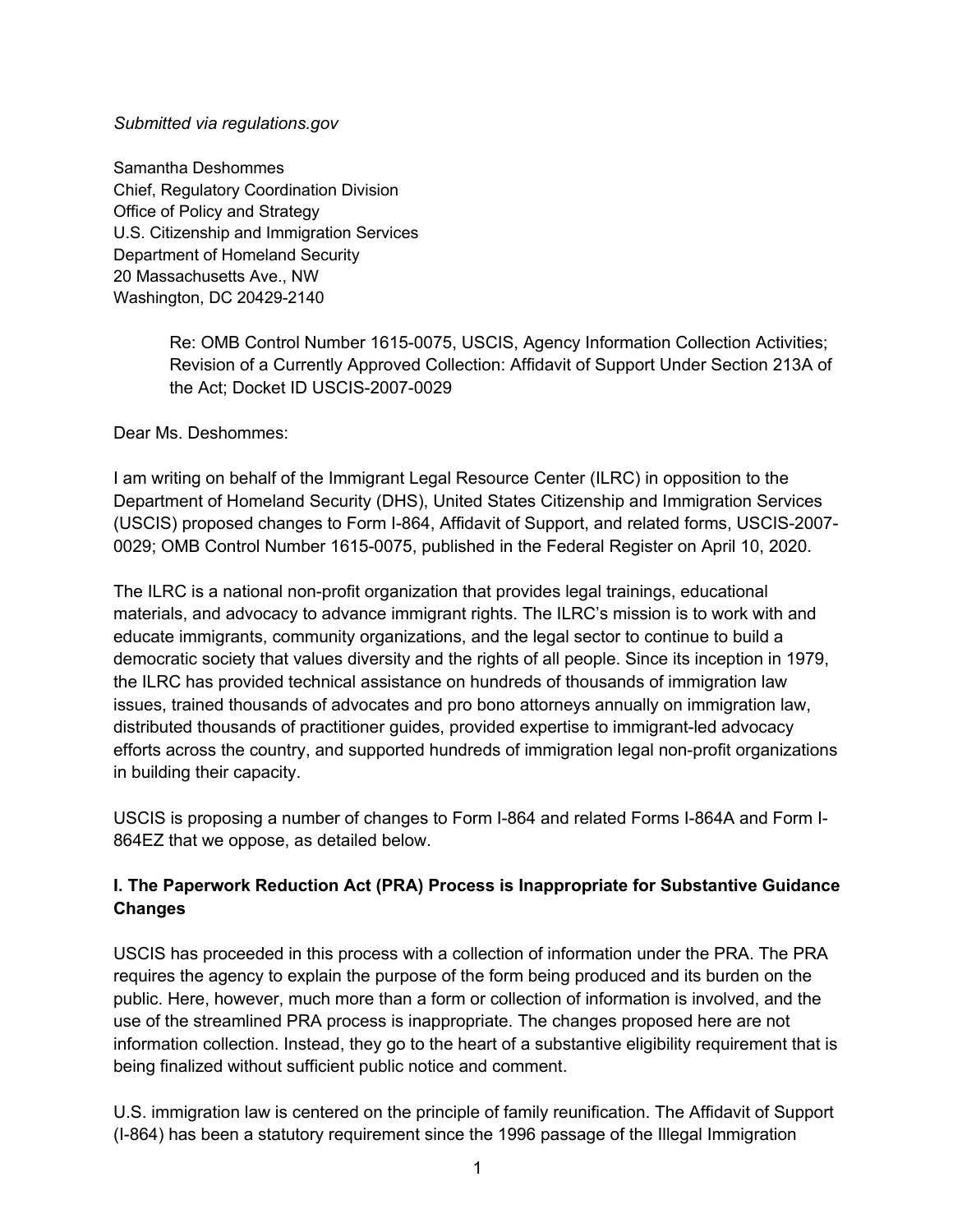Reform and Immigrant Responsibility Act, which created the I-864 as a way of enforcing public charge inadmissibility under INA § 212(a)(4). The Affidavit of Support applies principally to family-based visa applicants, who have an absolute requirement to present a sufficient I-864 and supporting documentation at the time they are admitted. The sponsor on the I-864 is, by definition, a U.S. citizen, lawful permanent resident, or U.S. national.<sup>1</sup> The proposed changes have the effect of discouraging family immigration by creating onerous requirements on sponsors that are beyond what is legally required.

In addition, the proposed changes exceed the language of the statute and the regulations.<sup>2</sup> The changes in counting of household size, the requested information of unreliable, privately generated credit scores, in addition to IRS tax transcripts, the requirement of a notary signature, and the requirements of private bank account information from sponsors and household members are *ultra vires,* and should be stricken. At a minimum, the agency should have to undergo a meaningful public comment process when making such substantive changes by publishing proposed regulations for comment and deliberating on the public response. Placing such major changes in the disguise of form revision is an attempt by the agency to avoid public scrutiny, which is not legally permissible.

# **II. Requiring In-Depth Bank Account Information and Requesting Credit Reports from All Sponsors is Neither Relevant nor Necessary**

USCIS is proposing to add a new requirement to the Form I-864 and related Forms I-864A and I-864EZ that would require U.S. citizens and lawful permanent residents sponsoring their foreign spouse or relatives for a green card to provide in-depth bank account information. Specifically, sponsors (and household members whose income and/or assets are being used by a sponsor to qualify) would be required to provide the name of the banking institution, the number of the bank account, the routing number of the account, the account holder's name, and the name of any joint account holders.

There is no legal authority for USCIS to require this information from all U.S. citizens and lawful permanent residents sponsoring their foreign spouses or relatives for a green card. Bank account information is not necessary or even relevant in order to verify the sponsor or household member's income, which is done through the submission of Federal income tax returns, W-2 wage and tax statements, and letters of employment. In some limited circumstances where the sponsor is using assets—specifically, money in a bank account—to satisfy the 125 percent of the Federal poverty guidelines, sponsors are already required to provide evidence of those assets by submitting copies of bank statements.

Moreover, this new requirement raises significant privacy concerns. In today's environment where cybercrime and identity theft are becoming more rampant, requiring all sponsors to disclose detailed bank account information, particularly when it is not even relevant or necessary, exposes them to heightened risk of becoming an identity crime victim.

 $1$  INA § 213A(f)(1).

<sup>&</sup>lt;sup>2</sup> INA §§ 212(a)(4)(D), 213A(a)(1); 8 C.F.R. § 213a.1.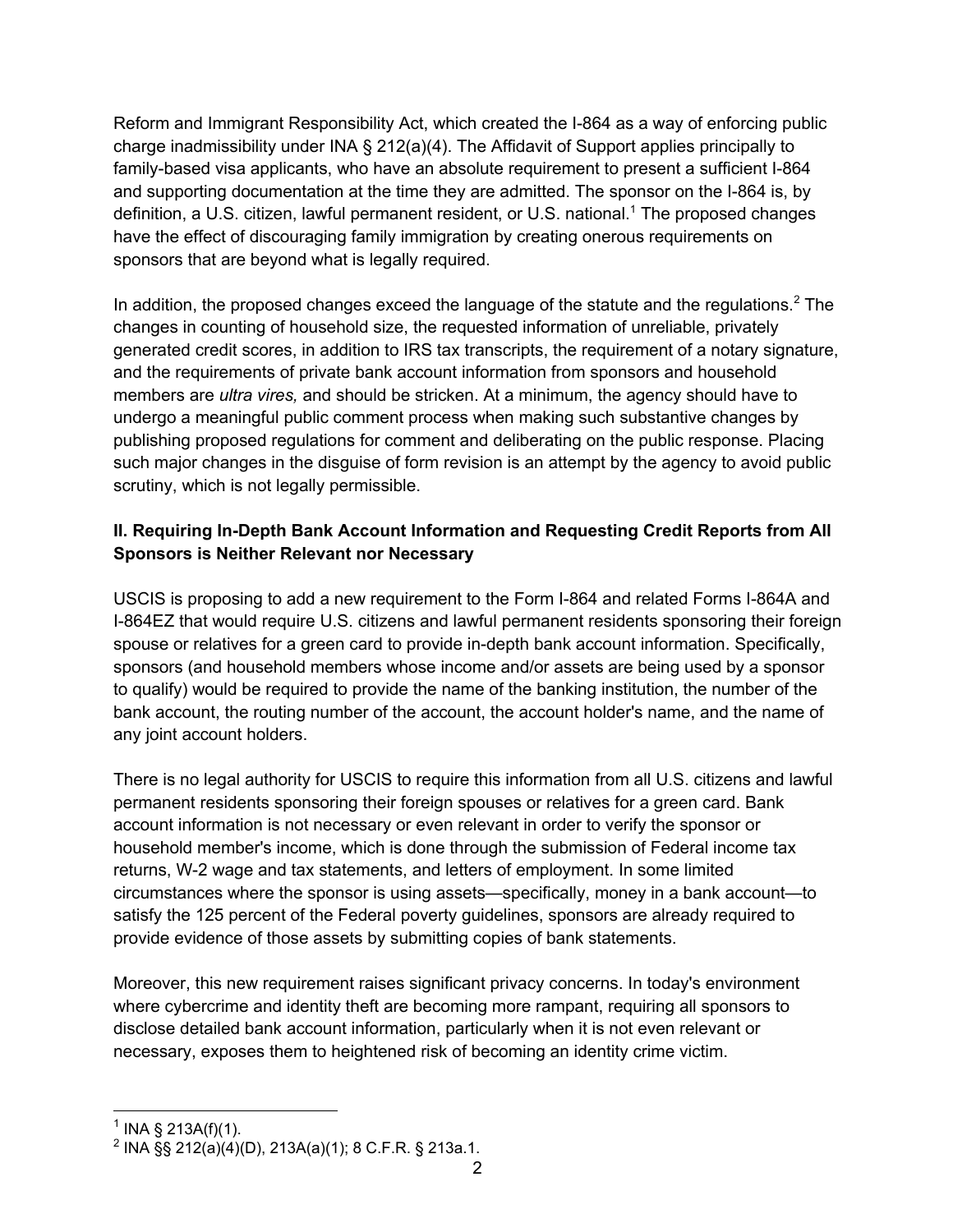In addition to being unnecessary and a privacy risk, the requirement of bank information is intimidating, and will discourage sponsors from completing the process. The law and regulations require that sponsor's income be verified, and that is already done through the submission of government-produced documentation of tax transcripts and W-2s. The additional requirement of bank account information, including account numbers and routing numbers, is hazardous for sponsors because of the many breaches of such information that can occur. Breaches have impacted millions of account holders in recent years and are not likely to stop in the near future.<sup>3</sup>

For these reasons, the requesting of credit scores in the proposed changes is also objectionable. Sponsors are already providing government-generated proof of income in their tax transcripts. The documentation produced by private credit bureaus is problematic for privacy reasons, and also because it can be inaccurate as often as one time out of five, according to government studies.<sup>4</sup>

#### **III. Requiring Form I-864 and Related Forms to be Notarized by a Notary Public is an Inconvenient and Needless Burden and is Inconsistent with U.S. Law**

Currently, the Form I-864 and related Forms I-864A and I-864EZ permit the sponsor (and household member(s), if applicable) to sign these forms under penalty of perjury. Under its new proposal, USCIS is proposing to require that these forms be notarized by a notary public in order for the forms to be properly executed. Such a requirement is inconsistent with federal law. Title 28, section 1746 of the U.S. Code permits federal forms, including Form I-864 and related Form I-864A and Form I-864EZ, to be executed under penalty of perjury. Furthermore, the agency's proposal to require that these forms must now be notarized by a notary public violates the Administrative Procedure Act by attempting to impose this new requirement through a form revision.

Moreover, the agency previously had to correct the I-864 to *remove* an initial 1997 requirement of signature in front of a notary in order to comply with federal law and did so by deleting the notary requirement.<sup>5</sup>

The requirement to have the form notarized by a notary public also adds undue and unnecessary burdens on sponsors and the household members whose income and/or assets are being used by the sponsor to qualify to sponsor a foreign national for a green card. In particular, this new requirement would impose unnecessary costs, travel burdens, and logistical challenges on the sponsor and household member(s) to have these forms notarized by a notary

<sup>3</sup> The dangers of data breach are supported by recent reports. *See* New York Times, C*apital One Data Breach Compromises Data of over 100 Million* (July 29, 2019), concerning bank account holders. In another example, one of the largest private credit bureaus in the United States, Equifax, had a data breach impacting 147 million people that is still in the throes of litigation and legal settlements. Federal Trade Commission, *Equifax Data Breach Settlement* (Jan. 2020) https://www.ftc.gov/enforcement/casesproceedings/refunds/equifax-data-breach-settlement.

<sup>4</sup> *See* Federal Trade Commission, *Report to Congress under Sec. 319 of the Fair and Accurate Credit Transactions Act of 2003* (Dec. 2012). The FTC reports that as many as one in five consumers may have a material error in their credit reports, which are maintained by private agencies who do not have any direct responsibility to maintain the accuracy of the credit score.

<sup>5</sup> *See* 71 Fed. Reg. 35739 (June 21, 2006), explaining that the I-864 would now be signed only under penalty of perjury because 28 U.S.C. § 1746 rendered notary signature unnecessary.